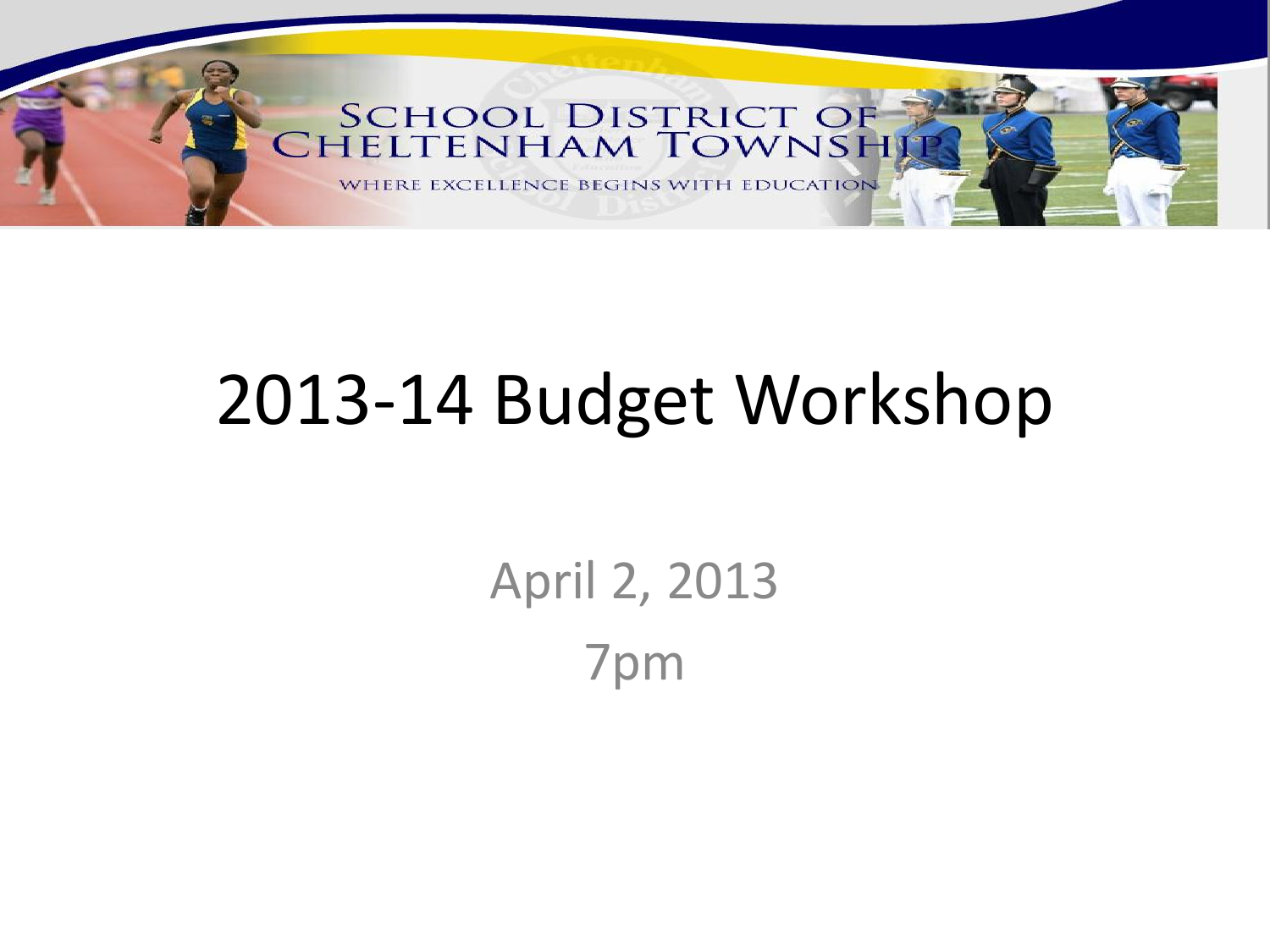# Budget Challenges

- Continued decline in sustainable state funding
- Projected reduction in tax assessment
- Mandated pension and Charter School payments
- Five year budget which shows mandated rising costs
- New initiatives continue to serve students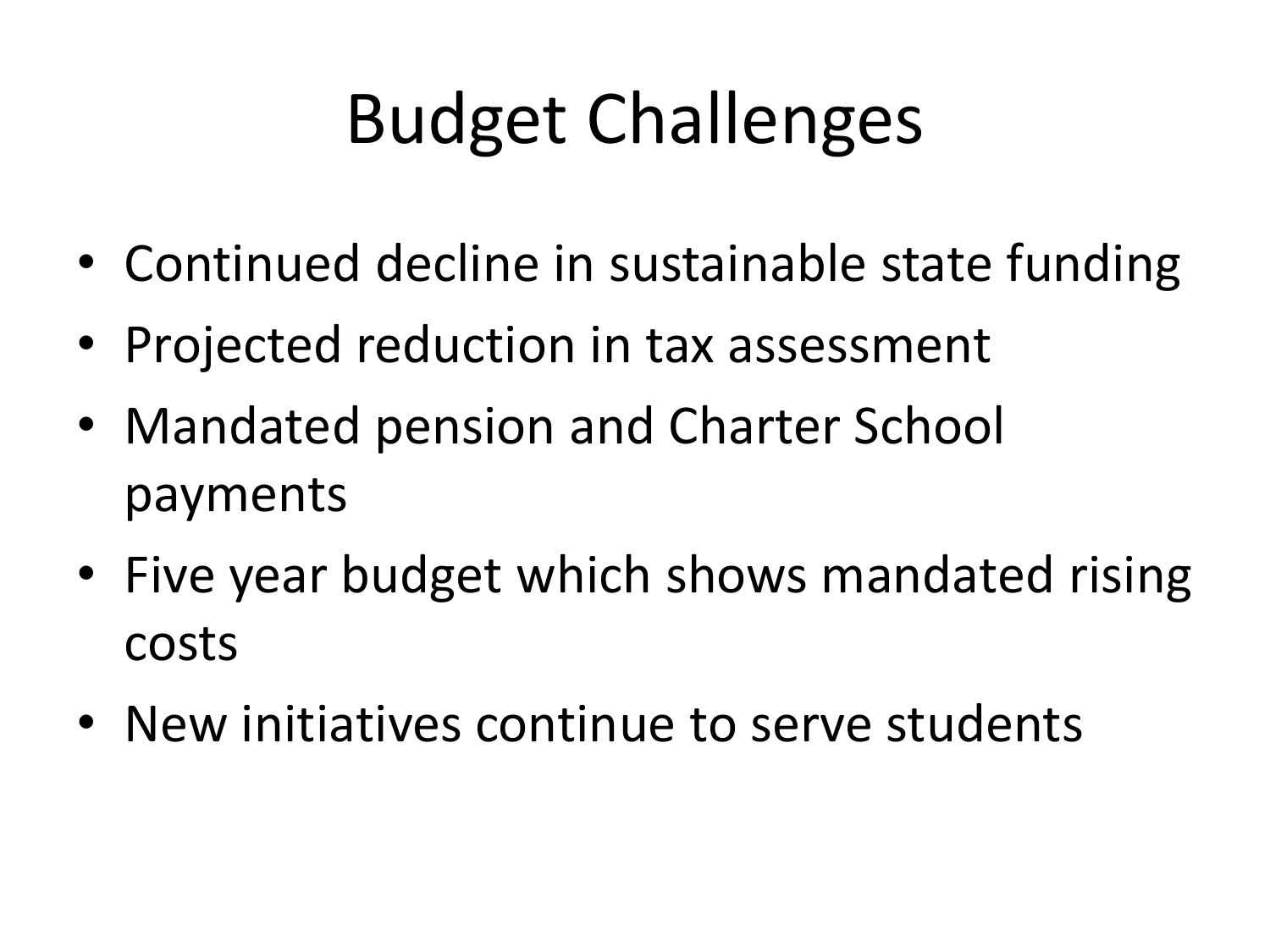## Historical Perspective

| <b>Budget Year</b> | <b>Tax</b><br><b>Increase</b> | <b>Expenditure Decreases</b>                                        |
|--------------------|-------------------------------|---------------------------------------------------------------------|
| 2011-12            | 0%                            | \$4 million in budget                                               |
| 2012-13            | $0\%$                         | \$1.7 million via C3 (ongoing efficiencies)                         |
| 2013-14            | 1.7%                          | \$1.7 million in budget & \$2 million via C3 (ongoing efficiencies) |

#### **How we accomplished this?**

- Recognition that gradual change = stability and requires long-range planning
- Committing to maintain programs, while modifying delivery
- Reviewing operational efficiencies (i.e. copiers/printers, transportation, business & technology support functions)
- Re-competing services (i.e. food service, transportation, support functions)
- Increasing cooperative services (i.e. healthcare trust, joint purchasing)
- Continuing to align to county labor and economic trends
- Advocating for state support of public education & mandate waiver
- Pursing alternative revenues via our Educational Foundation \$22,000 in 2013-14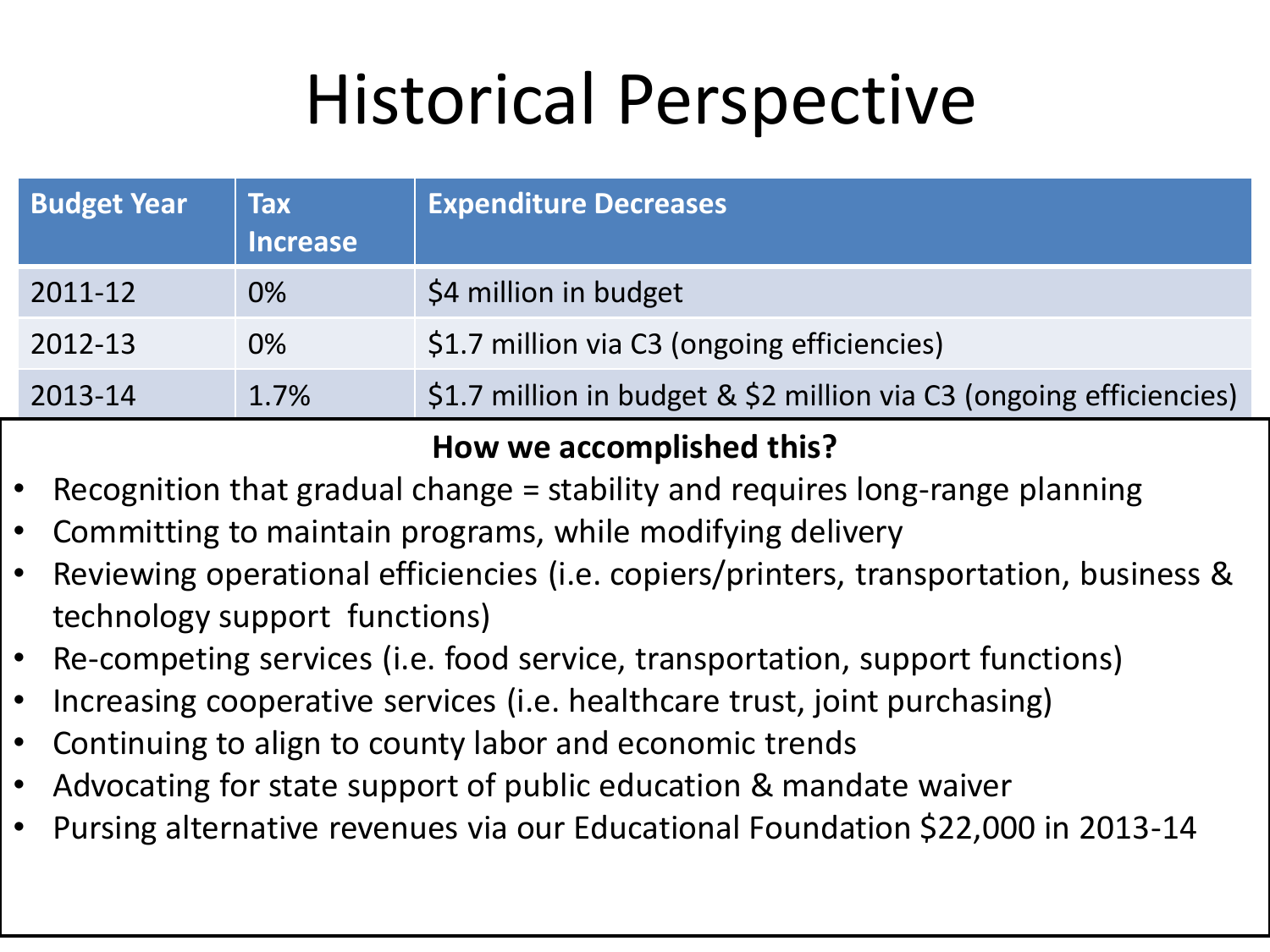## Review 2013-14 Budget Revenues

- 1.7% property tax increase for – rising debt, charter school, healthcare and PSERS
- TBD homestead/farmstead tax rebate
- No sustainable state revenues other than additional pension reimbursement
- UNCERTAIN state revenue allocation for the 2013- 14 budget
- Reduced federal revenues due to sequestration and population change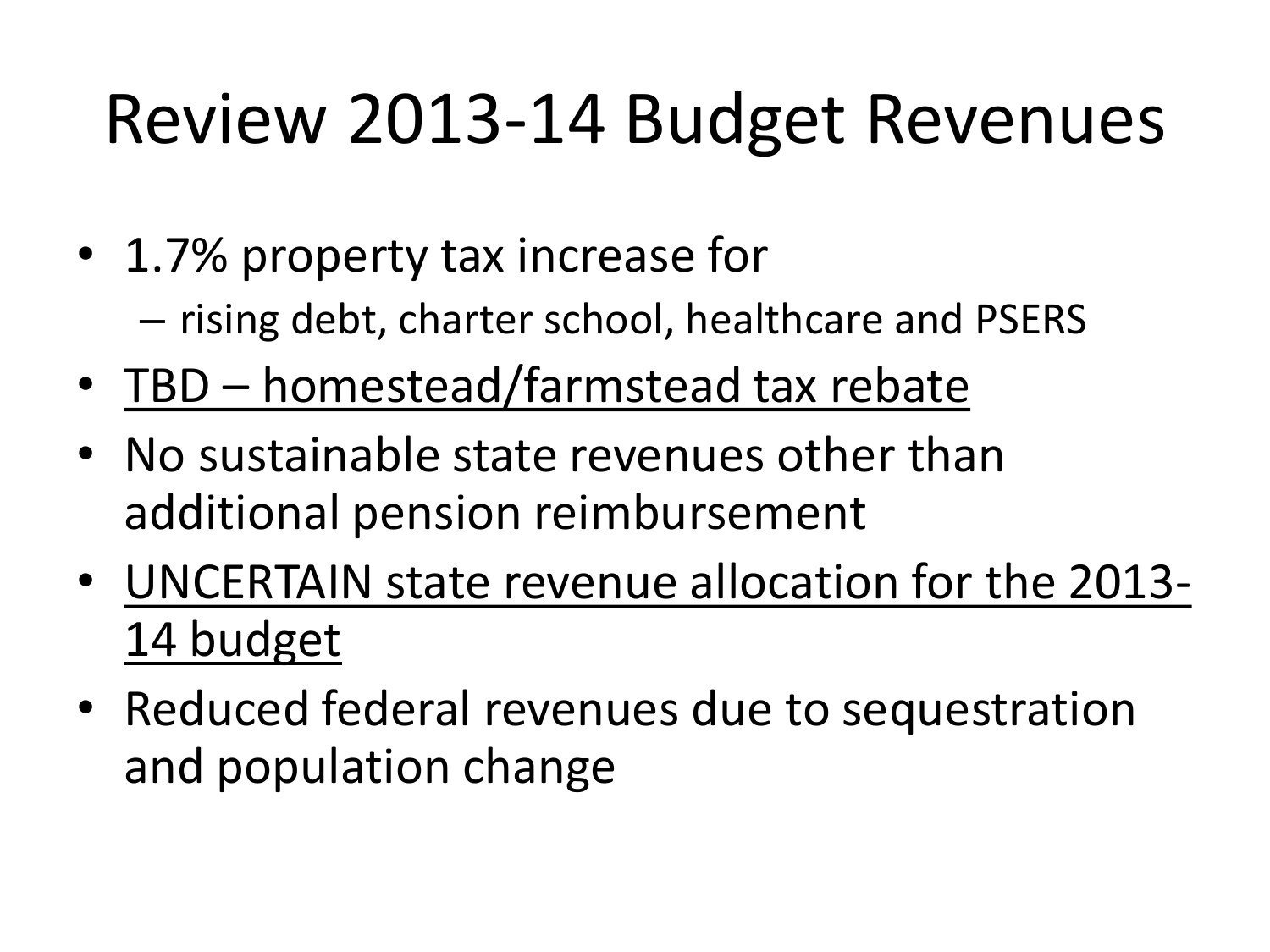#### SDCT's Revenue Base & Assumptions

#### Factors that Drive Revenues

- Local real estate and personal tax base
- State aid ratio and state funding formulas
- Federal census and poverty

#### Cheltenham's Long-Term Revenue Assumptions

- Stable tax base with modest growth – Caution on assessed value of mall and Elkins estate
- Stable state funding
- Lower federal revenues due to national census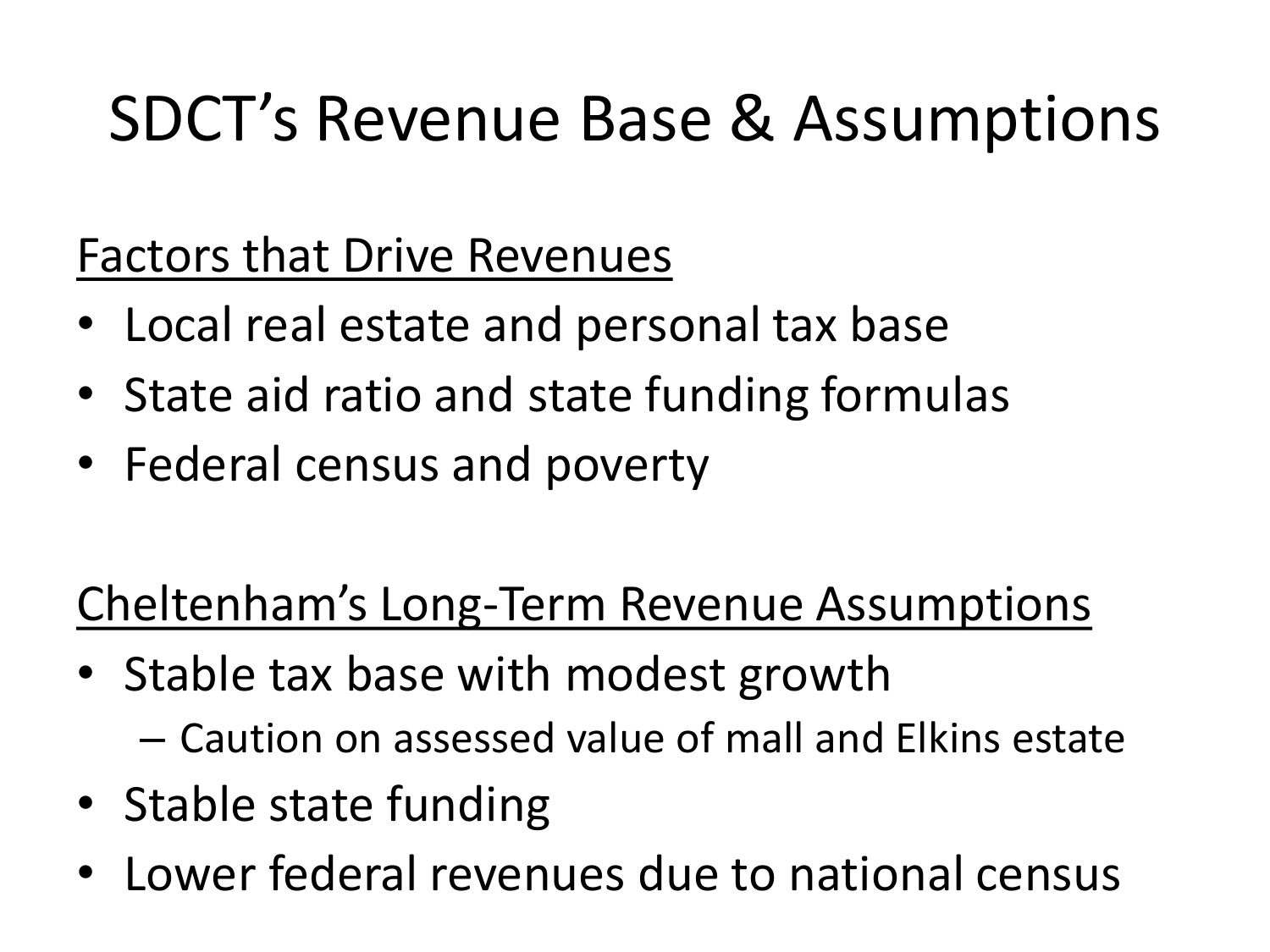#### Assessment Base Trends and Projection *Growth Projection*



**Property Values are Expected to Stabilize**

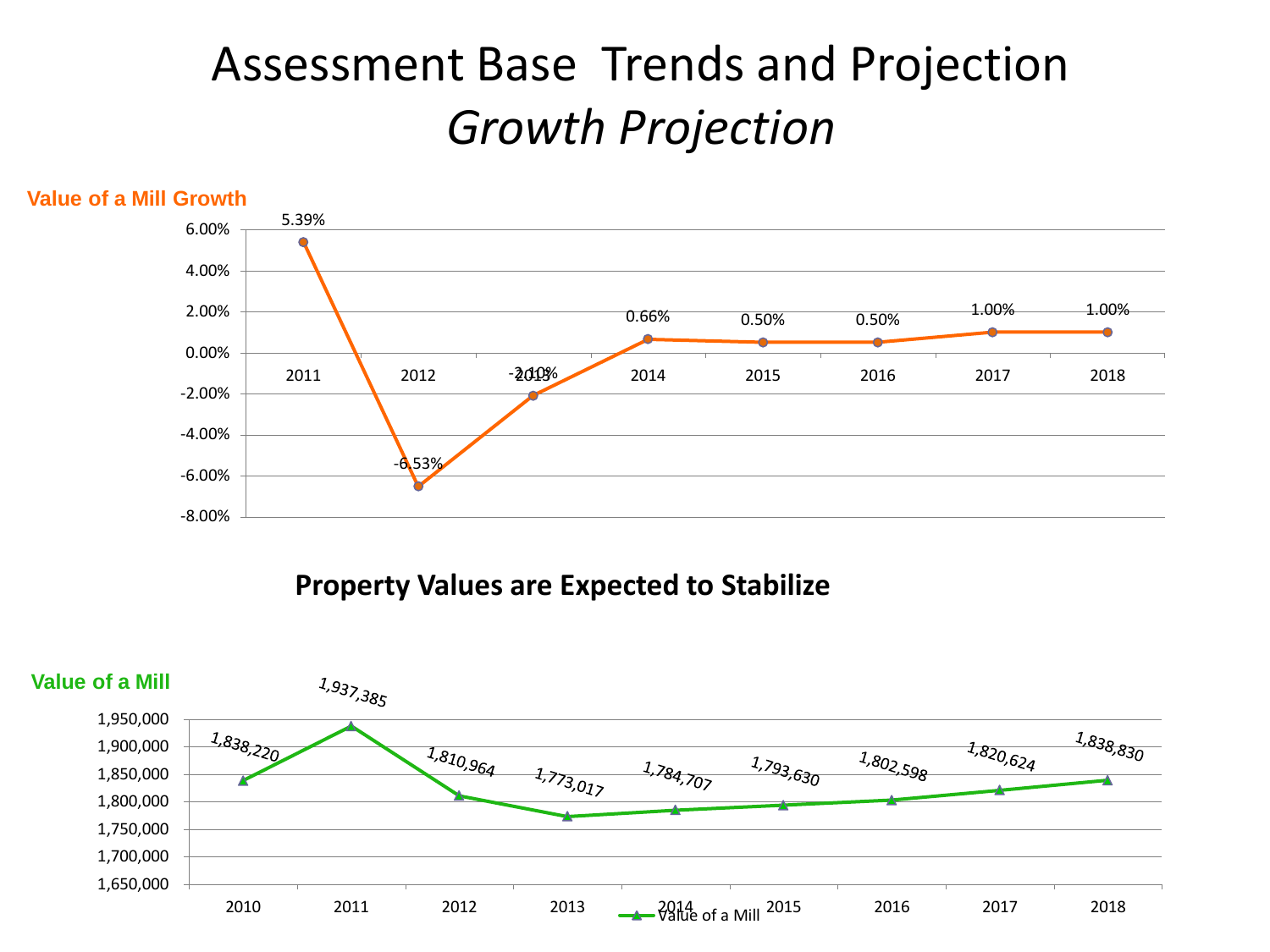## Revenue Outlook/Projection

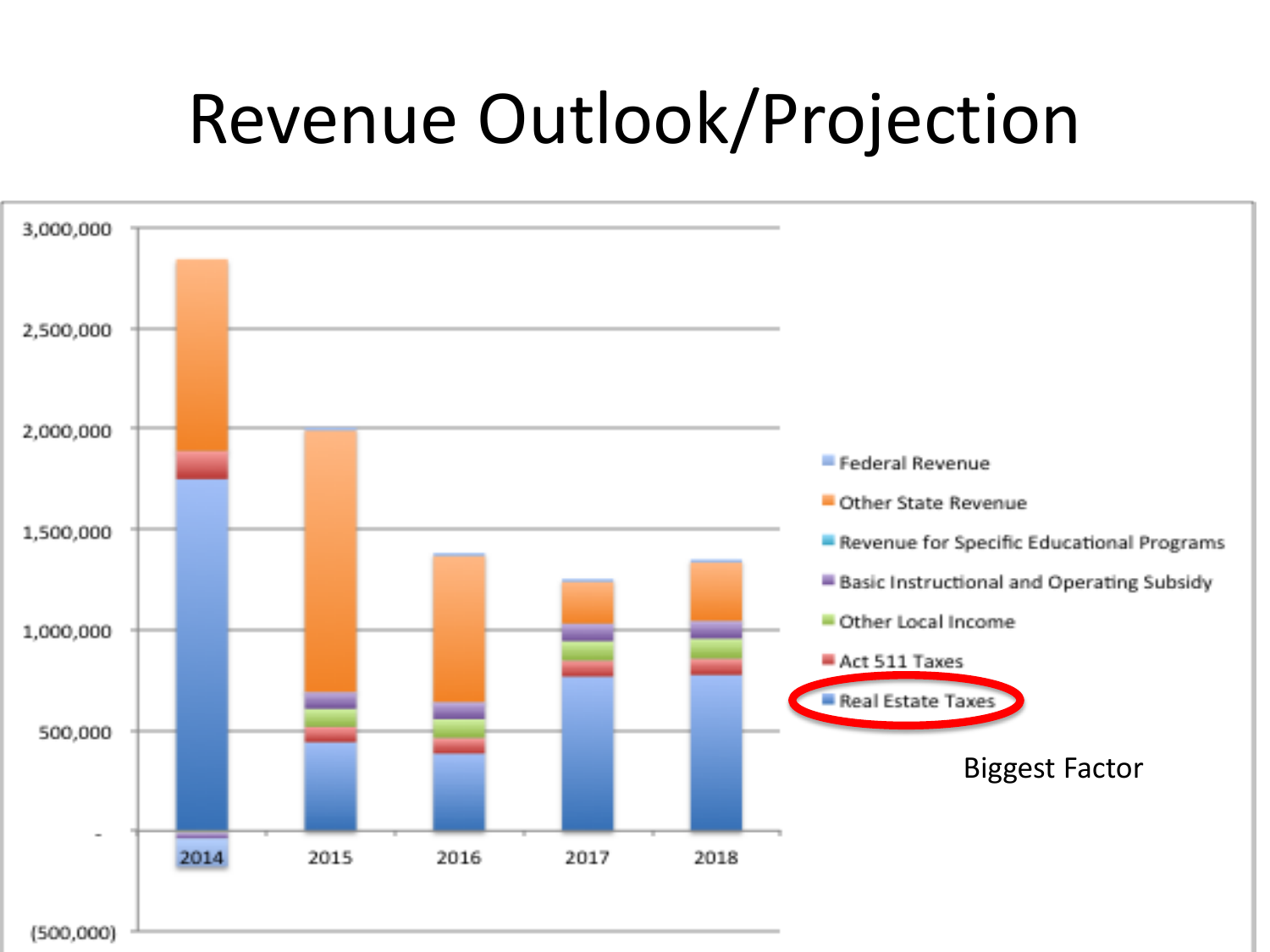## Factors that Drive Expenditures

1. Negotiated Contracts

(FTE, Salaries, Benefits & Language)

- 2. PSERS
- 3. Charter School Enrollment
- 4. Student placement/settlement costs
- 5. Contracted Services
	- Transportation and other operational services
- 6. Commodities Market (Energy & Supplies)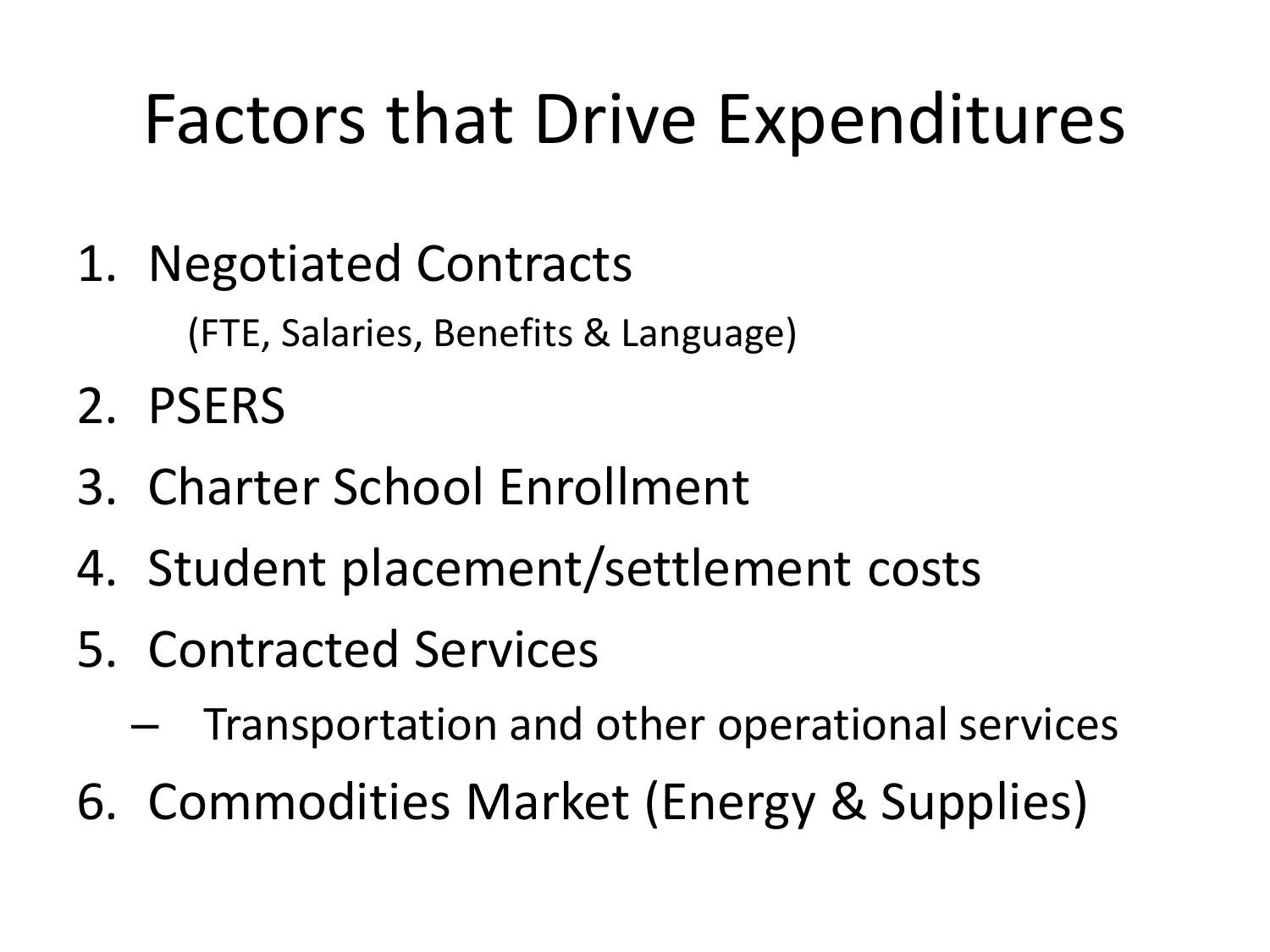#### Review 2013-14 Budget Expenditures

- Maintains programs
- Increases debt service for Cheltenham **Elementary**
- Increased salaries only for professional staff
- Increased healthcare costs
- Increased pension payments
- Increased charter school expenditures
- Normal spending levels in other areas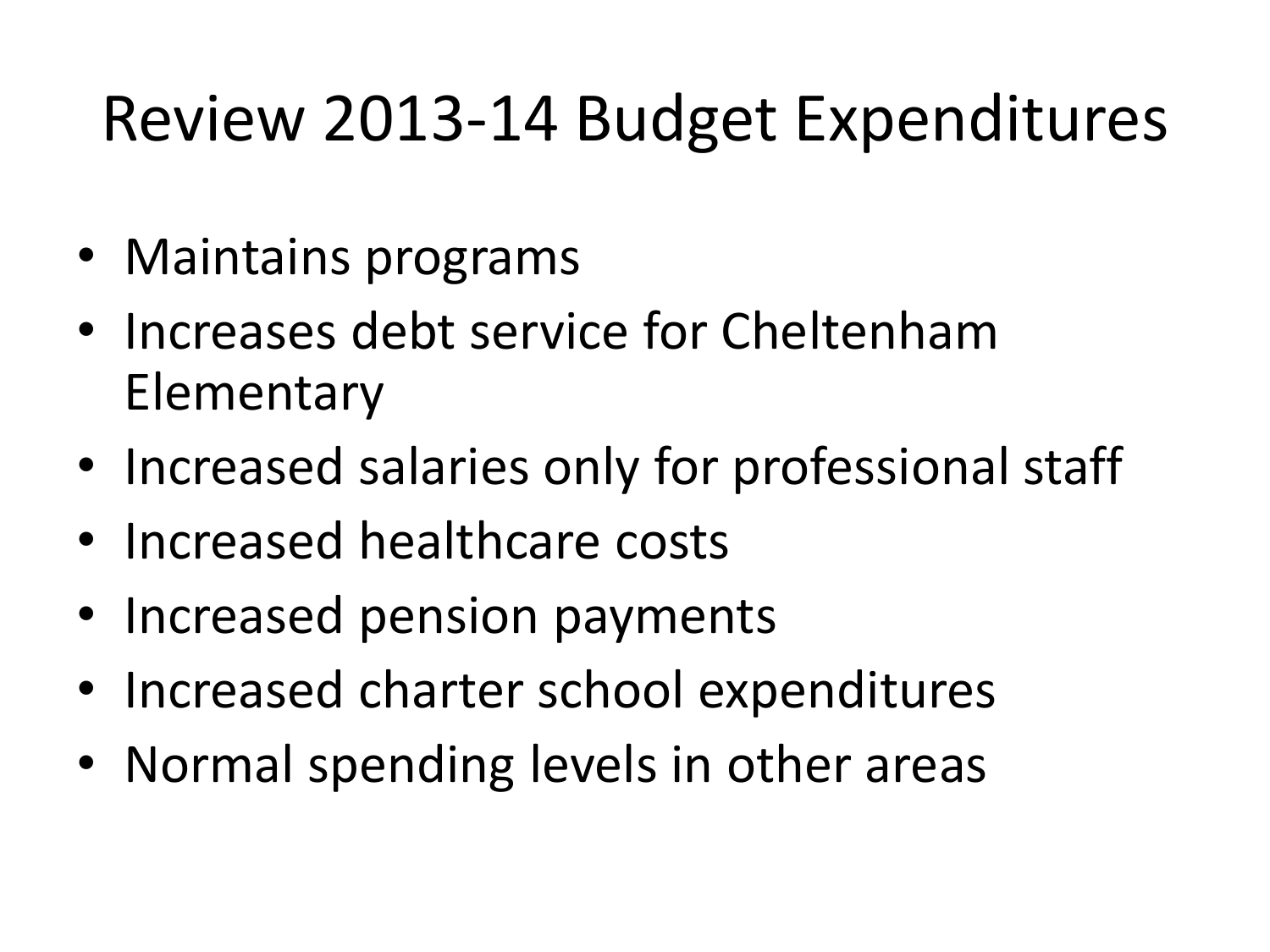**Changes in 2013- 14 Budget from 2012-13 A reduction in spending by \$1.7 million**

- Implement cyber program
- Re-compete of transportation
- Reduced maintenance costs with "old" elementary schools
	- either renovate, replaced or in modular school
- Carry over savings from 2012-13 budget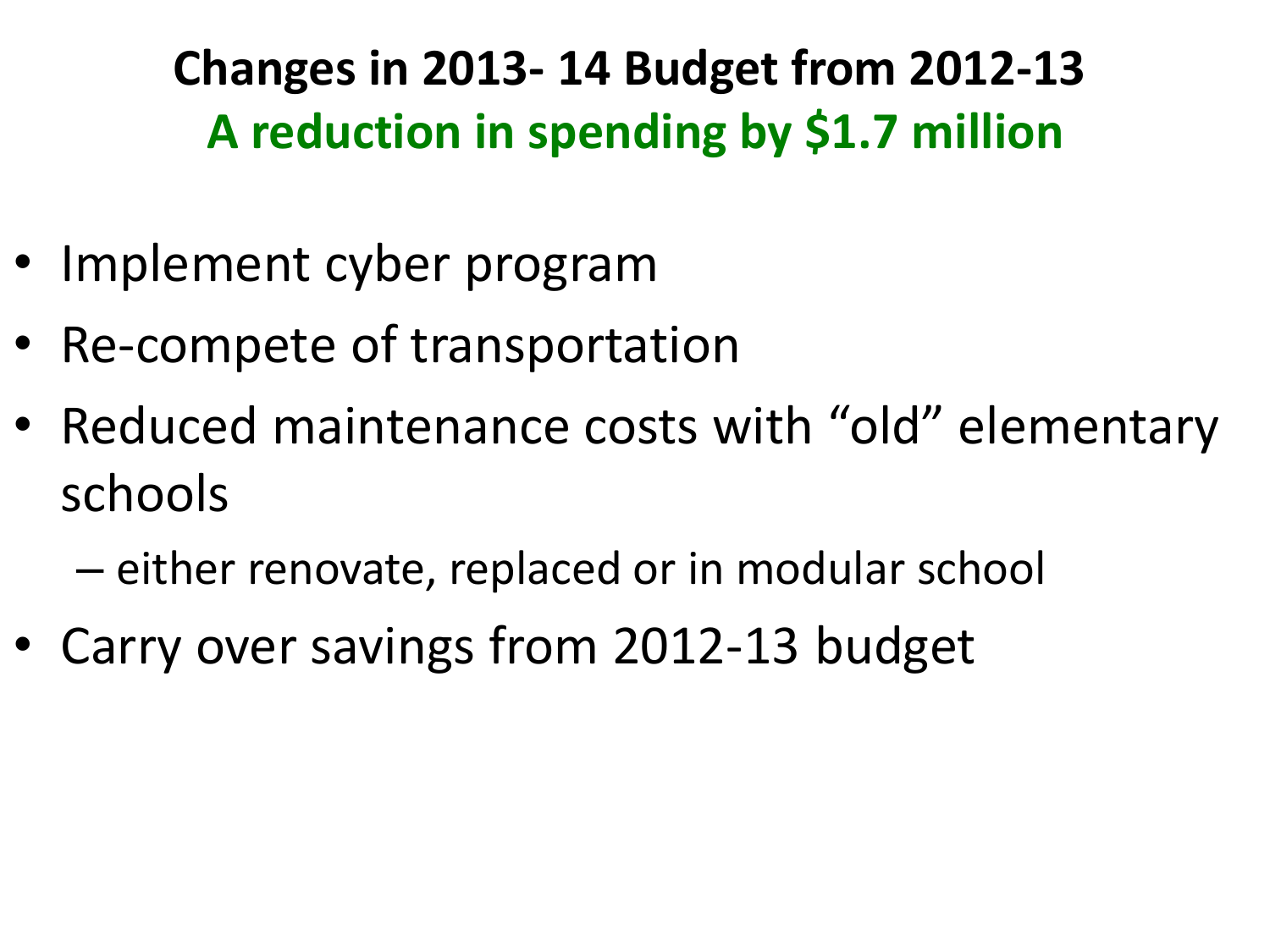#### **Changes in 2013- 14 Budget from 2013 A reduction in spending by \$1.7 million**

- Reduction in required placement costs
- Attritional savings in personnel costs
	- All position openings evaluated to maintain programs, meet needs and review option for reduction in baseline costs. *Budget target savings of 3 FTE*
- Ongoing initiatives to reduce personnel costs within contract constraints and funding provided
	- Title I funding reduction by \$200,000. Attritional savings will address this shortfall.
- Migrate twilight program to the day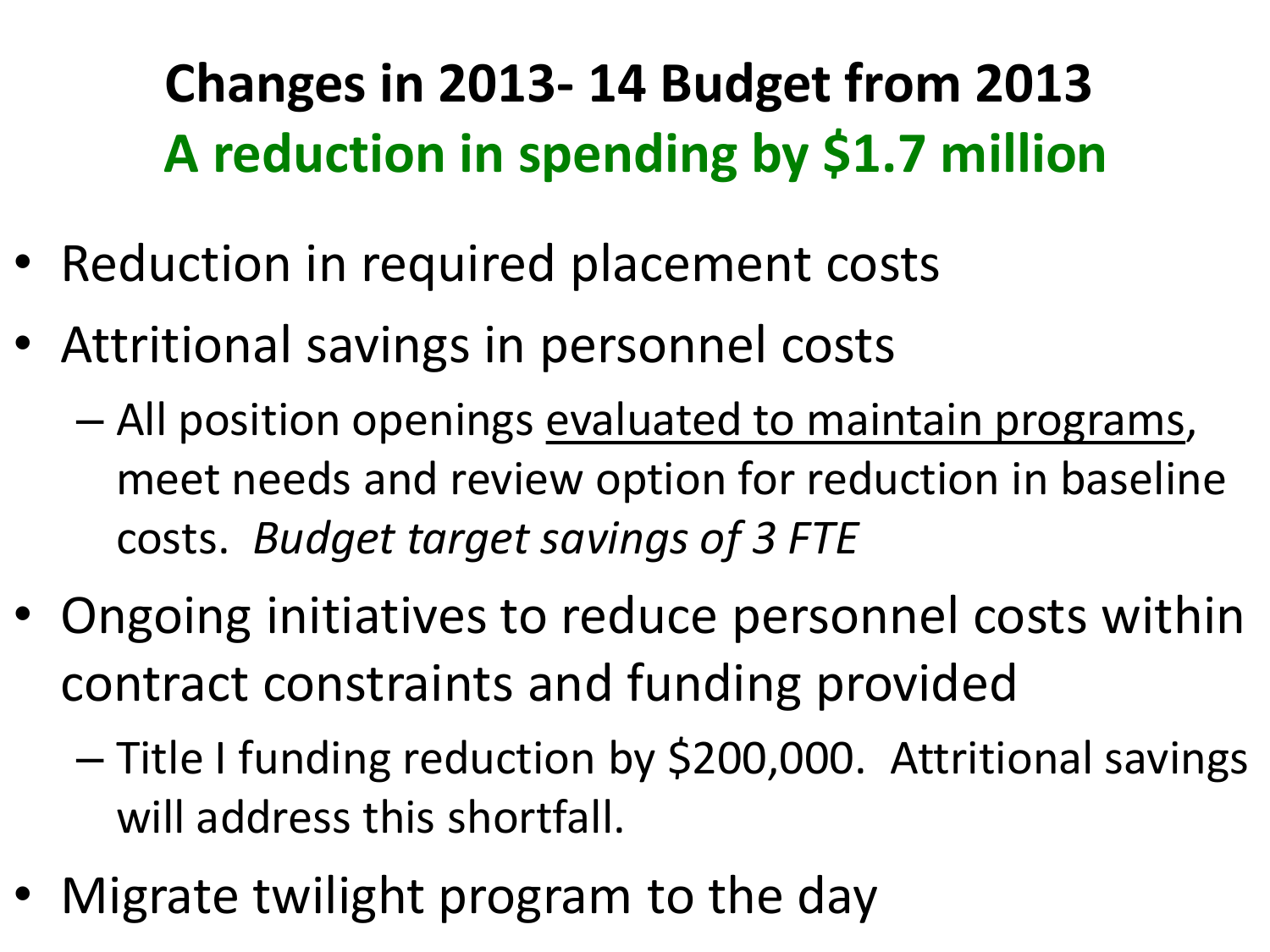#### Expenditure Projection/Outlook

*Annual Projected Increases*

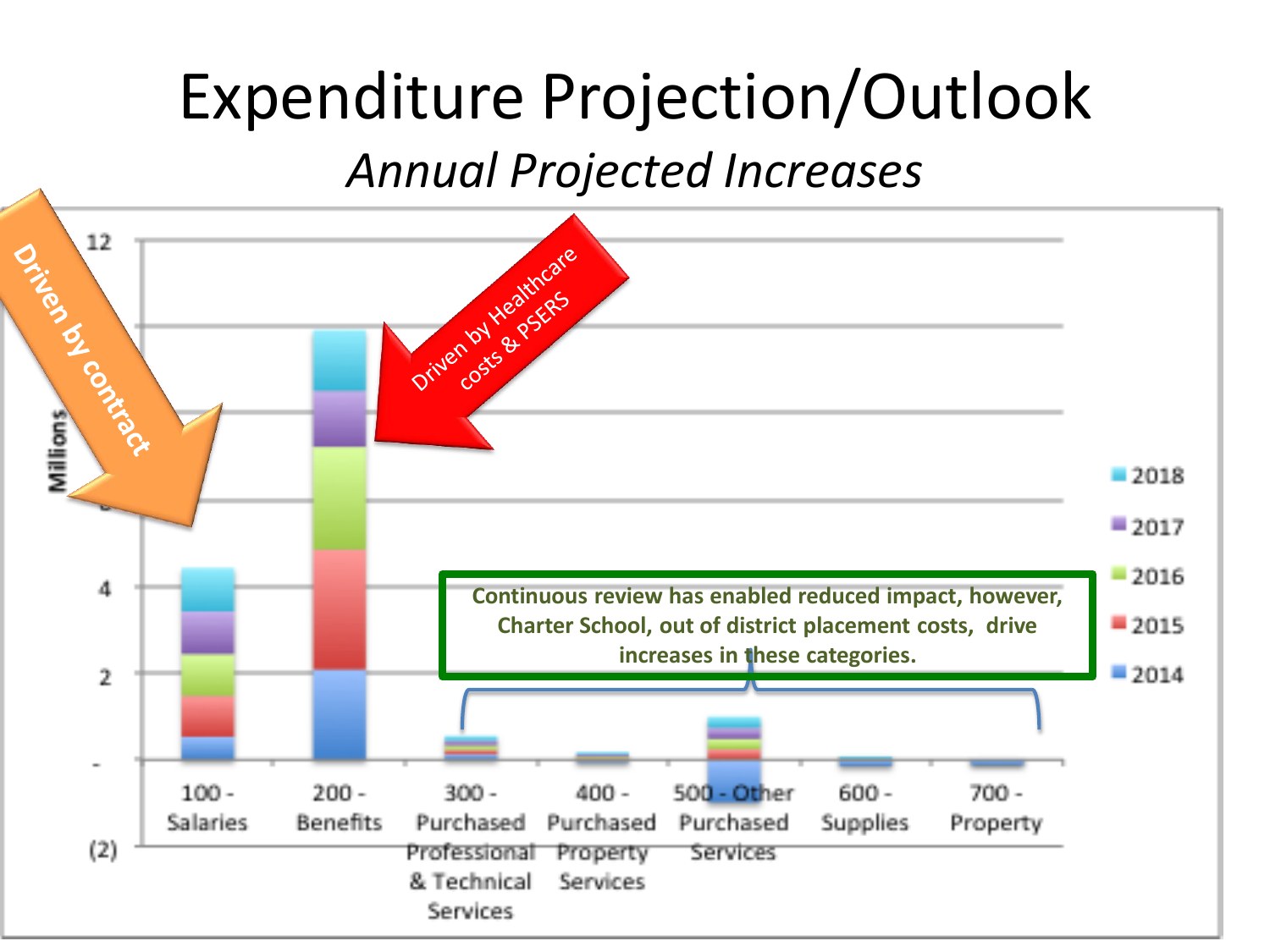## Expenditure Outlook Debt Service



**Local Effort Summary** 

**We are investing today for long term building cost savings and improved programs**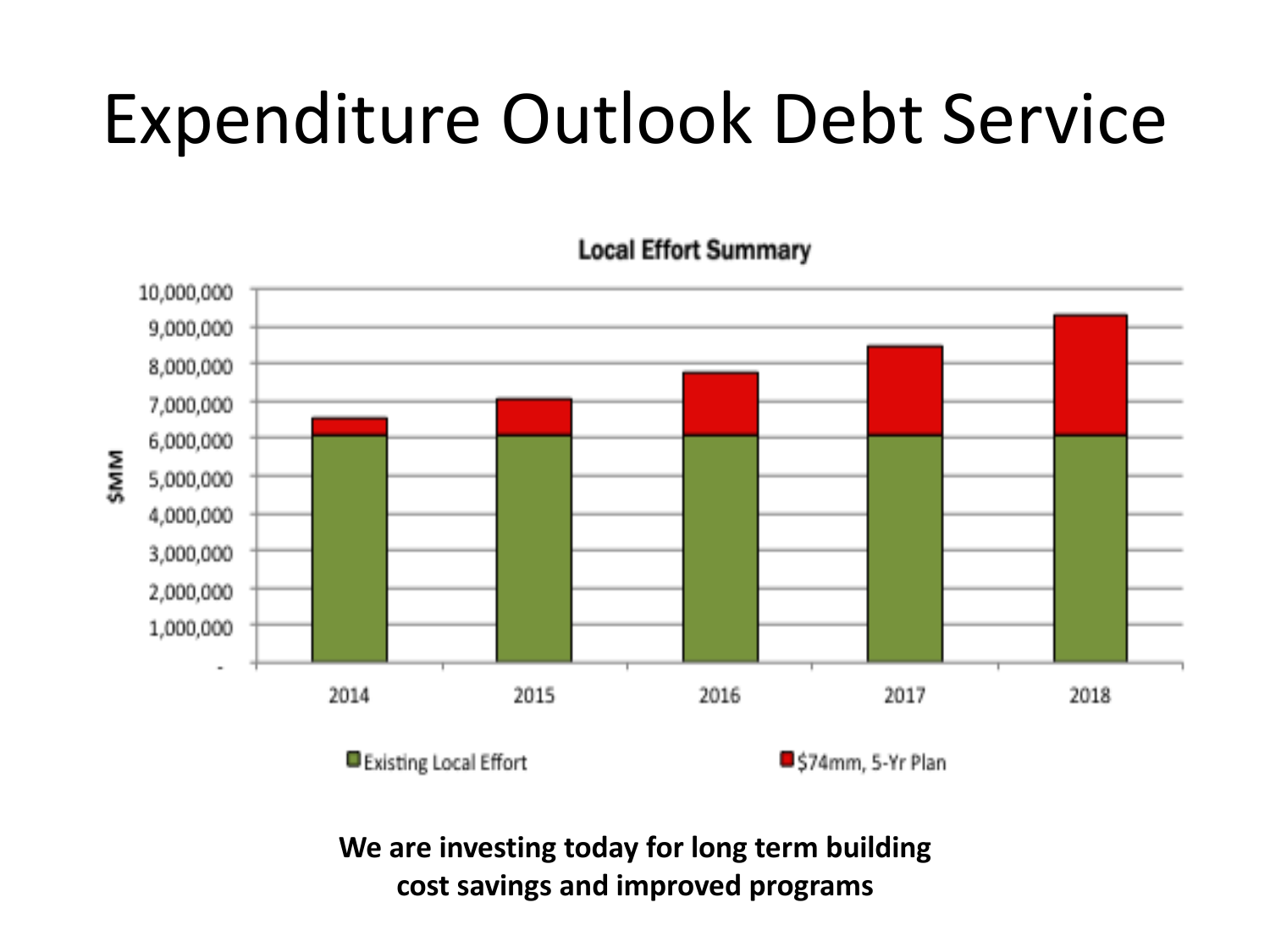### Fiscal Outlook

#### We are working now to avoid the downturn

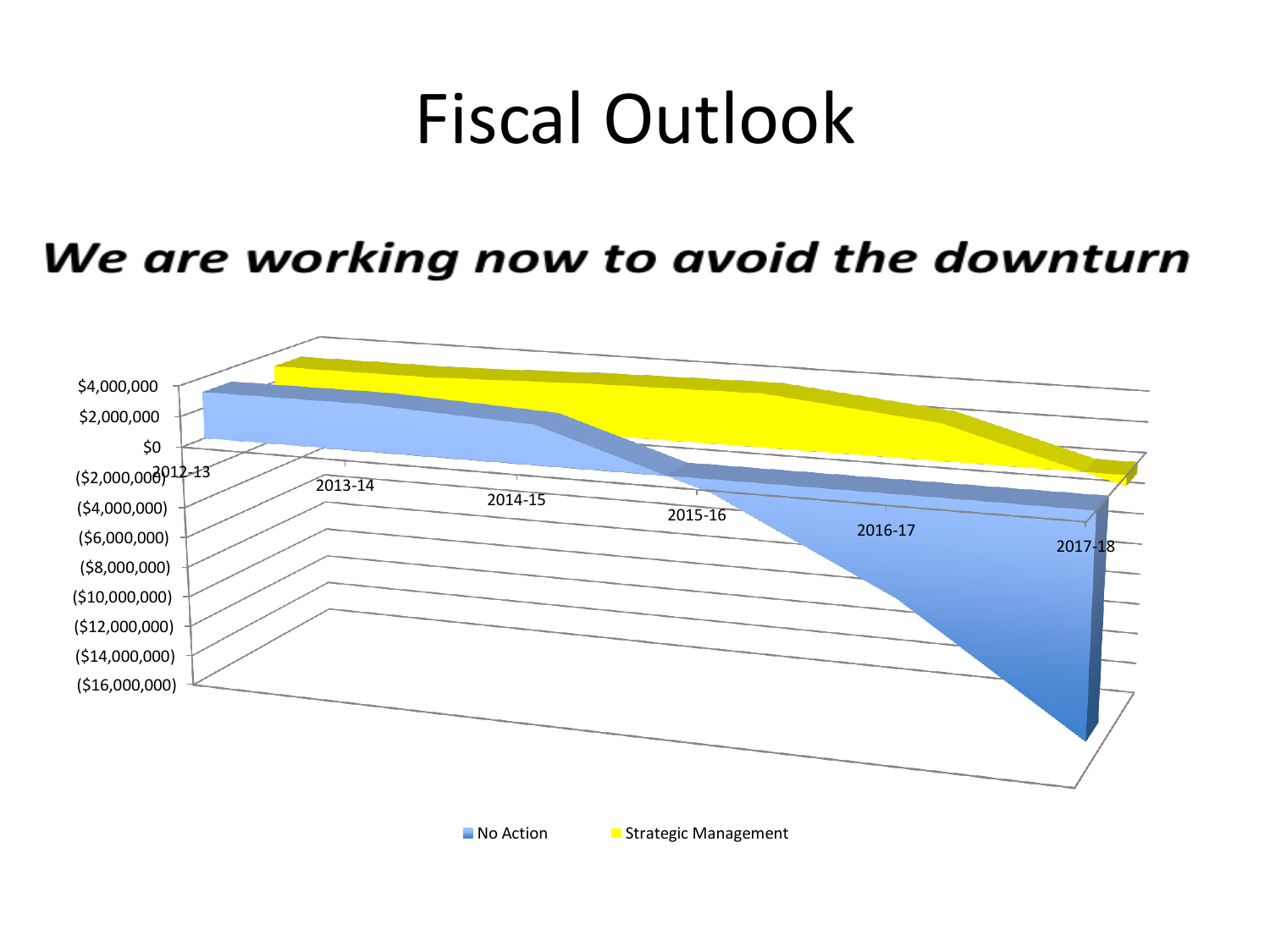# Identified Solutions

- Continue to look for alternative revenues
- Advocate for state revenue support Everyone can help!
- Focus on comprehensive labor costs (salaries, benefits and fringes)
	- Directly tied to staffing levels
	- Evaluate the need to replace vacated positions (attrition)
- Align to benchmark data & trends in contract
- Continue competitive bids, cooperative services and reducing utility needs
- Continue aggressive debt management to include refinancing and strong bond rating